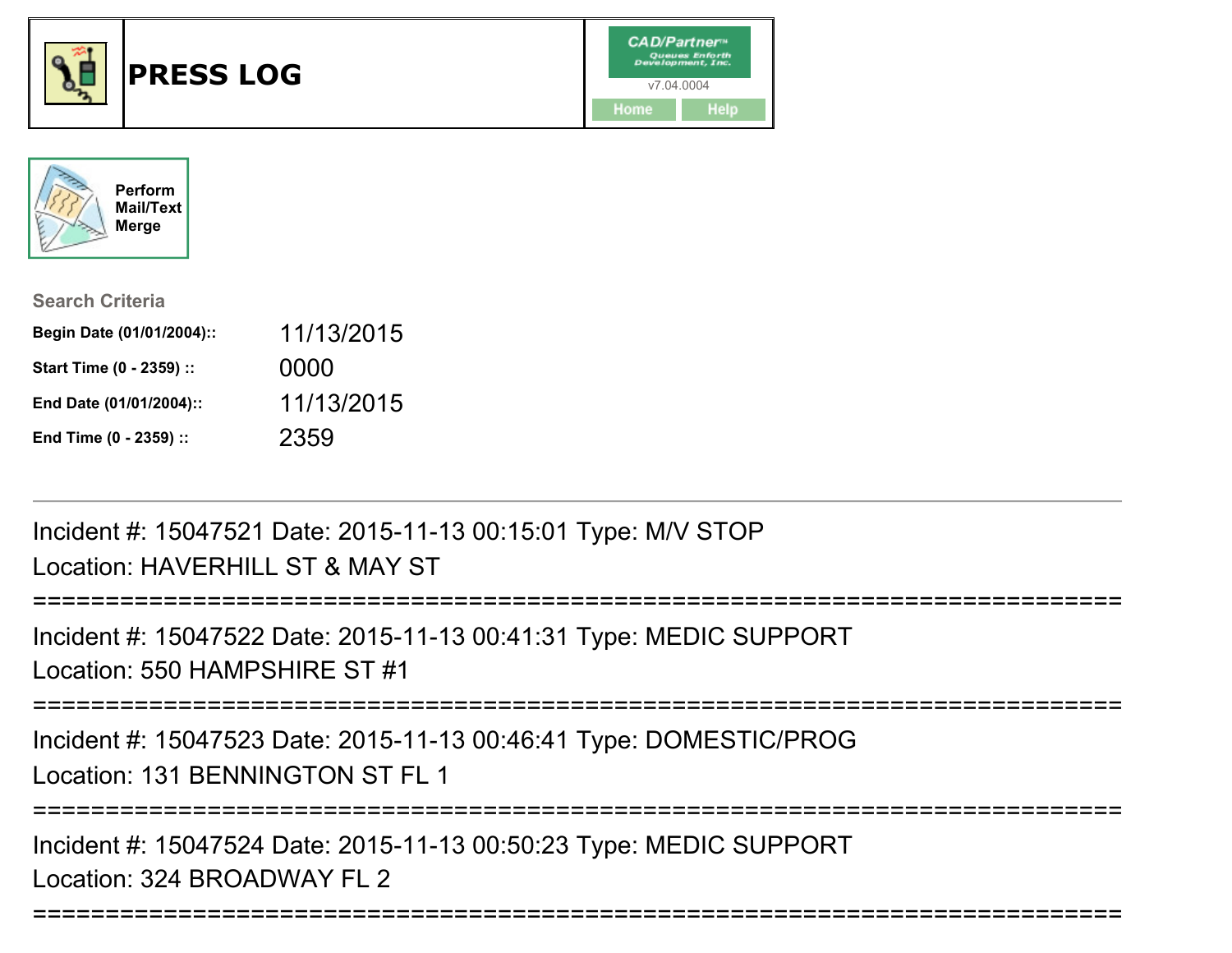Incident #: 15047525 Date: 2015-11-13 00:56:37 Type: MEDIC SUPPORTLocation: 93 SUMMER ST

Incident #: 15047526 Date: 2015-11-13 01:17:30 Type: M/V STOPLocation: AMESBURY ST & LOWELL ST

===========================================================================

===========================================================================

Incident #: 15047527 Date: 2015-11-13 01:37:42 Type: TOW/REPOSSEDLocation: MASS REG 1ZN188 / 209 ABBOTT ST

===========================================================================

Incident #: 15047528 Date: 2015-11-13 01:41:15 Type: MEDIC SUPPORT

Location: 4 LEONARD AV

===========================================================================

Incident #: 15047529 Date: 2015-11-13 01:41:58 Type: M/V STOPLocation: PARK ST & WILLOW ST

===========================================================================

Incident #: 15047530 Date: 2015-11-13 01:46:16 Type: ALARMSLocation: TRUFFEL FOOD MART / 304 JACKSON ST

===========================================================================

Incident #: 15047531 Date: 2015-11-13 01:48:20 Type: M/V STOP

Location: BROADWAY & VALLEY ST

===========================================================================

Incident #: 15047532 Date: 2015-11-13 01:53:59 Type: M/V STOP

Location: BERKELEY ST & JACKSON ST

===========================================================================

Incident #: 15047533 Date: 2015-11-13 01:57:39 Type: ALARM/MVLocation: AUBURN ST & HAMPSHIRE ST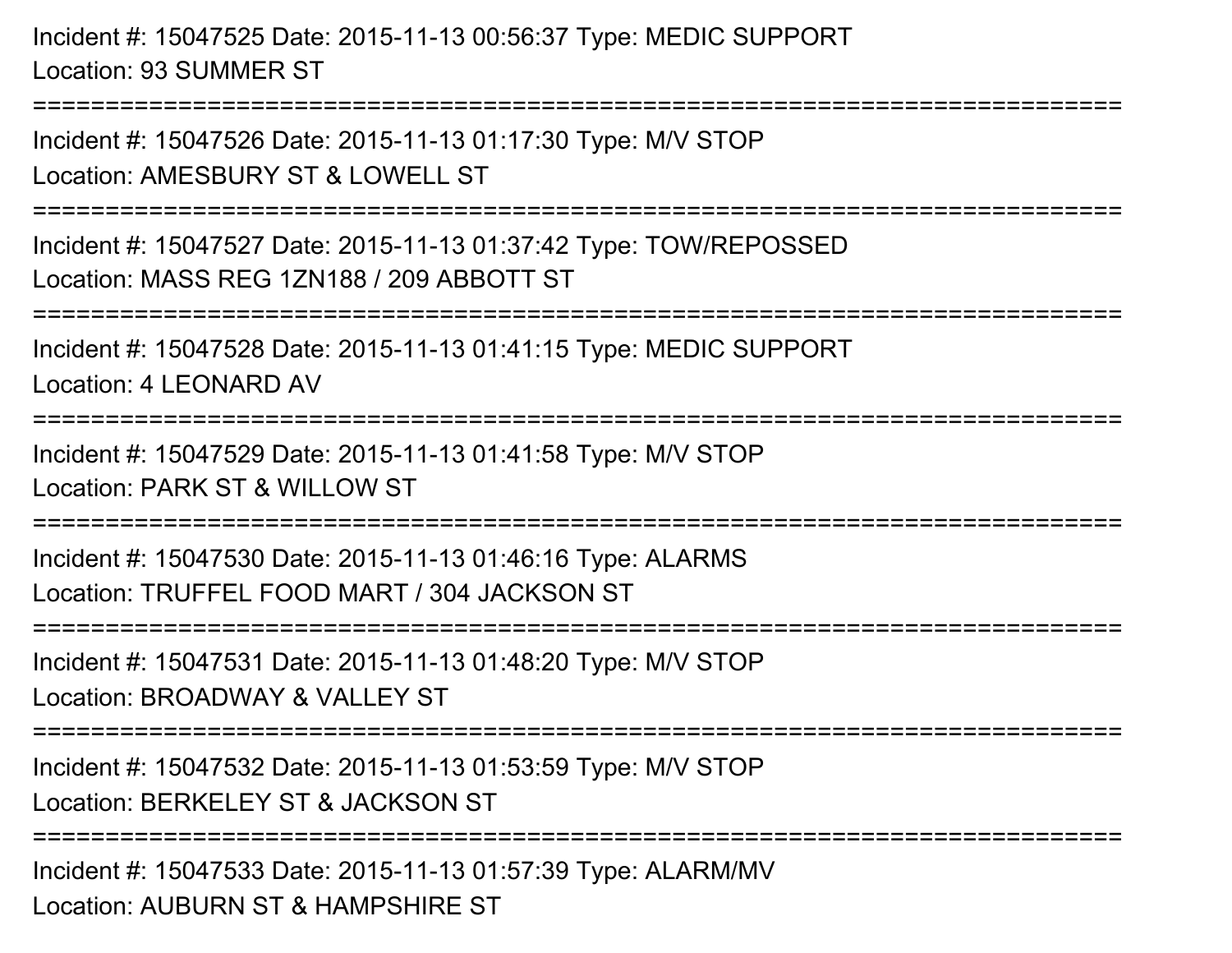Incident #: 15047534 Date: 2015-11-13 02:04:04 Type: ALARM/MVLocation: ALMA ST & ERVING AV

 $\mathcal{L}$   $\mathcal{L}$   $\mathcal{L}$   $\mathcal{L}$   $\mathcal{L}$   $\mathcal{L}$   $\mathcal{L}$   $\mathcal{L}$   $\mathcal{L}$   $\mathcal{L}$   $\mathcal{L}$   $\mathcal{L}$   $\mathcal{L}$   $\mathcal{L}$   $\mathcal{L}$   $\mathcal{L}$   $\mathcal{L}$   $\mathcal{L}$   $\mathcal{L}$   $\mathcal{L}$   $\mathcal{L}$   $\mathcal{L}$   $\mathcal{L}$   $\mathcal{L}$   $\mathcal{$ 

===========================================================================Incident #: 15047535 Date: 2015-11-13 02:08:19 Type: M/V STOPLocation: HANCOCK ST & LEONARD AV===========================================================================Incident #: 15047536 Date: 2015-11-13 02:12:59 Type: M/V STOPLocation: F HAVERHILL ST & HAVERHILL ST ========================= Incident #: 15047537 Date: 2015-11-13 02:15:10 Type: M/V STOPLocation: CANAL ST & UNION ST===========================================================================Incident #: 15047538 Date: 2015-11-13 02:21:14 Type: M/V STOPLocation: HAMPSHIRF ST & LOWELL ST ===========================================================================Incident #: 15047539 Date: 2015-11-13 02:57:17 Type: M/V STOPLocation: LOWELL ST & OXFORD ST===========================================================================Incident #: 15047540 Date: 2015-11-13 03:00:12 Type: M/V STOPLocation: HAVERHILL ST & RESERVOIR TER ===========================================================================Incident #: 15047541 Date: 2015-11-13 03:05:21 Type: ALARMSLocation: DOMINOS / 58 S BROADWAY===========================================================================Incident #: 15047542 Date: 2015-11-13 03:07:03 Type: EXTRA SURVEIL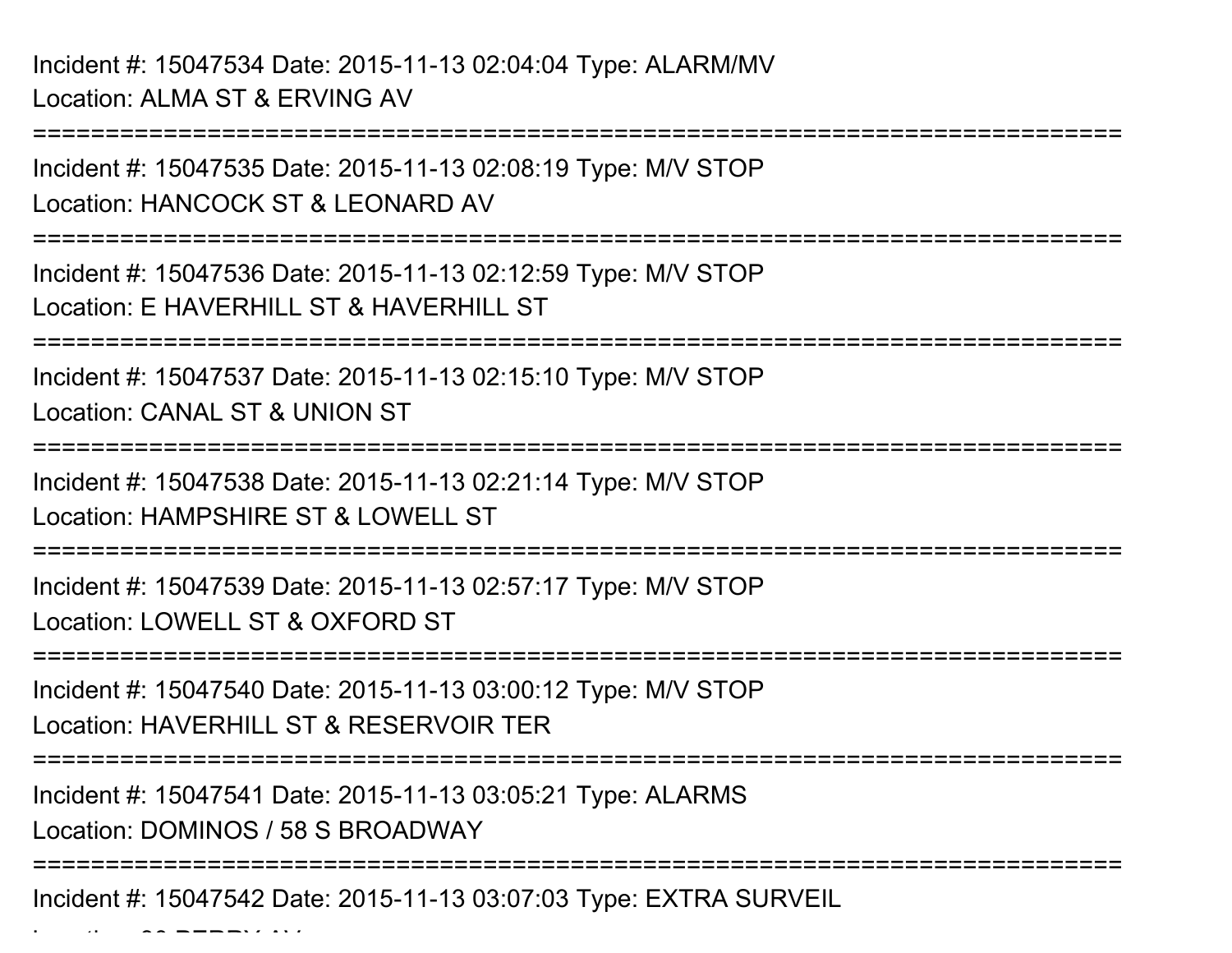===========================================================================Incident #: 15047543 Date: 2015-11-13 03:07:17 Type: ALARMSLocation: DUARTE MULTI SERVICES / 195 LAWRENCE ST===========================================================================Incident #: 15047544 Date: 2015-11-13 03:11:03 Type: M/V STOPLocation: PEARL ST & TOWER HILL ST ===========================================================================Incident #: 15047545 Date: 2015-11-13 03:14:43 Type: M/V STOPLocation: 496 RIVERSIDE DR===========================================================================Incident #: 15047546 Date: 2015-11-13 03:37:14 Type: UNWANTEDGUESTLocation: 69 TENNEY ST FL 3 ===========================================================================Incident #: 15047547 Date: 2015-11-13 04:21:58 Type: ALARM OF FIRELocation: 10 KEMPTON CT FL 3 ===========================================================================Incident #: 15047548 Date: 2015-11-13 04:58:55 Type: ALARM OF FIRELocation: 375 HAVERHILL ST FL 1 ===========================================================================Incident #: 15047549 Date: 2015-11-13 05:13:46 Type: ALARMSLocation: PARTHUM SCHOOL / 258 E HAVERHILL ST===========================================================================Incident #: 15047550 Date: 2015-11-13 06:43:15 Type: ALARMSLocation: SH CANN INC. / 354 MERRIMACK ST===========================================================================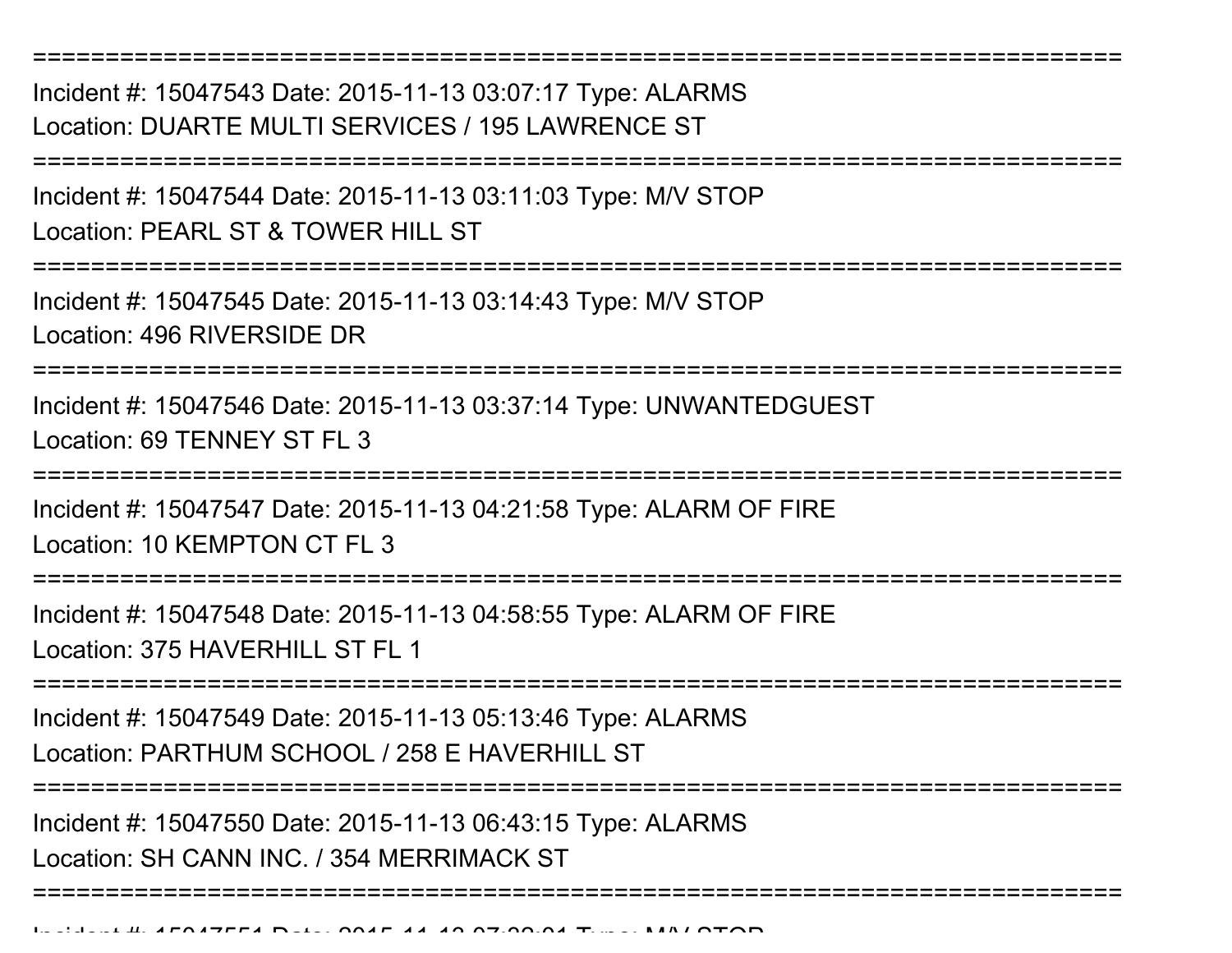Location: ANDOVER ST & WINTHROP AV

===========================================================================

Incident #: 15047552 Date: 2015-11-13 07:35:35 Type: M/V STOPLocation: ANDOVER ST & S UNION ST

===========================================================================

Incident #: 15047553 Date: 2015-11-13 07:59:13 Type: SUS PERS/MVLocation: 10 GRAFTON ST

===========================================================================

Incident #: 15047554 Date: 2015-11-13 08:09:40 Type: MEDIC SUPPORTLocation: GERMAN HOME / 374 HOWARD ST

===========================================================================

Incident #: 15047555 Date: 2015-11-13 08:11:03 Type: MEDIC SUPPORTLocation: 18 FRANKLIN ST #807

===========================================================================

Incident #: 15047556 Date: 2015-11-13 08:23:30 Type: M/V STOP

Location: S BROADWAY & SALEM ST

===========================================================================

Incident #: 15047557 Date: 2015-11-13 08:35:44 Type: ALARMSLocation: COSTELLO LAW OFFICE / 170 COMMON ST

===========================================================================

Incident #: 15047559 Date: 2015-11-13 08:48:05 Type: HIT & RUN M/V

Location: 305 LOWELL ST

===========================================================================

===========================================================================

Incident #: 15047558 Date: 2015-11-13 08:49:03 Type: AUTO ACC/NO PILocation: 222 ESSEX ST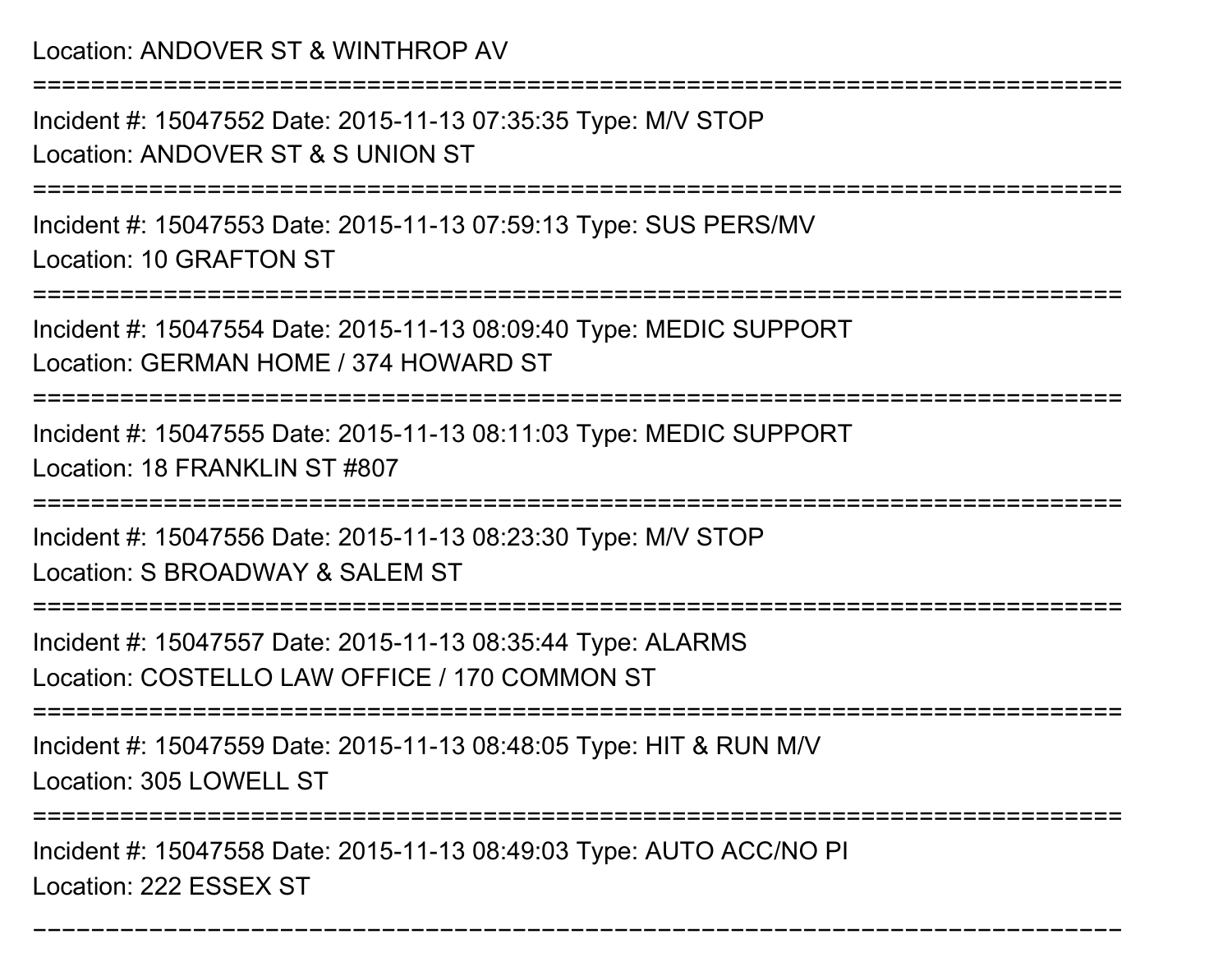```
Incident #: 15047560 Date: 2015-11-13 08:54:13 Type: PARK & WALKLocation: BROADWAY & HAVERHILL ST===========================================================================Incident #: 15047562 Date: 2015-11-13 08:59:43 Type: LARCENY/PASTLocation: 80 BODWELL ST===========================================================================Incident #: 15047561 Date: 2015-11-13 09:00:54 Type: ABAND MVLocation: 34 GALE ST===========================================================================Incident #: 15047563 Date: 2015-11-13 09:12:06 Type: COURT TIMELocation: LAWRENCE DISTRICT COURT / 381 COMMON ST===========================================================================Incident #: 15047564 Date: 2015-11-13 09:18:49 Type: ALARMSLocation: 95 F HAVERHILL ST
   ===========================================================================Incident #: 15047565 Date: 2015-11-13 09:34:12 Type: SUS PERS/MVLocation: 465 ESSEX ST===========================================================================Incident #: 15047566 Date: 2015-11-13 09:42:37 Type: SHOTS FIRED
```
Location: 76 AMES ST

=======================

Incident #: 15047567 Date: 2015-11-13 09:49:03 Type: B&E FOLLOW UPLocation: 30 PERRY AV

===========================================================================

Incident #: 15047568 Date: 2015-11-13 09:49:47 Type: 209A/SERVELocation: 57 FRANKLIN ST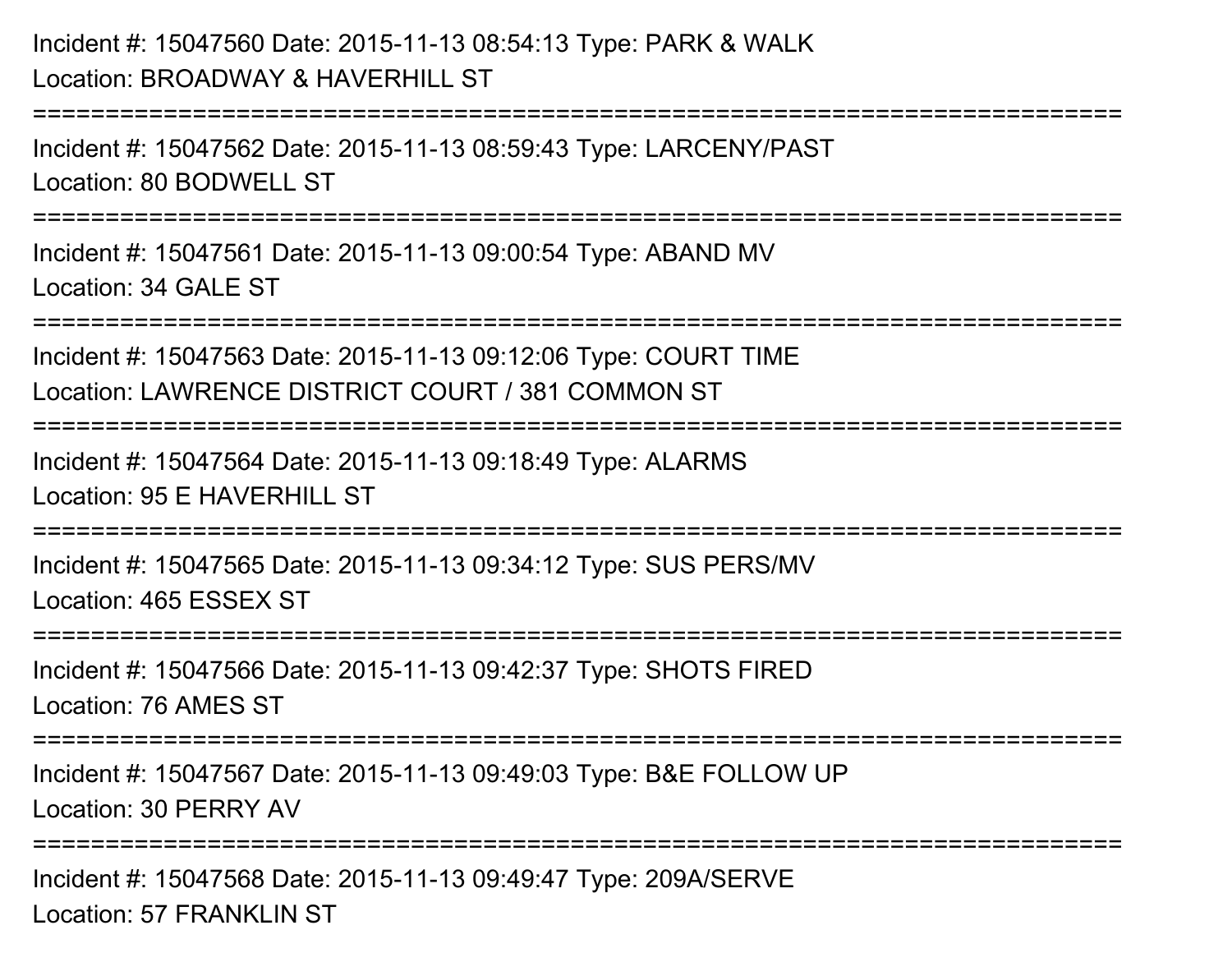Incident #: 15047569 Date: 2015-11-13 09:52:27 Type: LARCENY/PASTLocation: 112 THOREAU WAY===========================================================================Incident #: 15047570 Date: 2015-11-13 10:13:37 Type: 209A/SERVELocation: 133 ESSEX ST===========================================================================Incident #: 15047571 Date: 2015-11-13 10:20:19 Type: M/V STOPLocation: 90 ESSEX ST===========================================================================Incident #: 15047572 Date: 2015-11-13 10:29:00 Type: THREATSLocation: 148 WILLOW ST #1R===========================================================================Incident #: 15047573 Date: 2015-11-13 10:30:51 Type: ASSSIT OTHER PDLocation: 20 BOEHM ST===========================================================================Incident #: 15047574 Date: 2015-11-13 10:31:55 Type: HIT & RUN M/VLocation: 25 MARSTON ST===========================================================================Incident #: 15047575 Date: 2015-11-13 10:41:24 Type: 209A/SERVELocation: 326 LOWELL ST ===========================================================================Incident #: 15047576 Date: 2015-11-13 10:50:28 Type: AUTO ACC/NO PILocation: BUTLER ST & WARREN ST ===========================================================================Incident #: 15047577 Date: 2015-11-13 10:51:36 Type: INVEST CONT

===========================================================================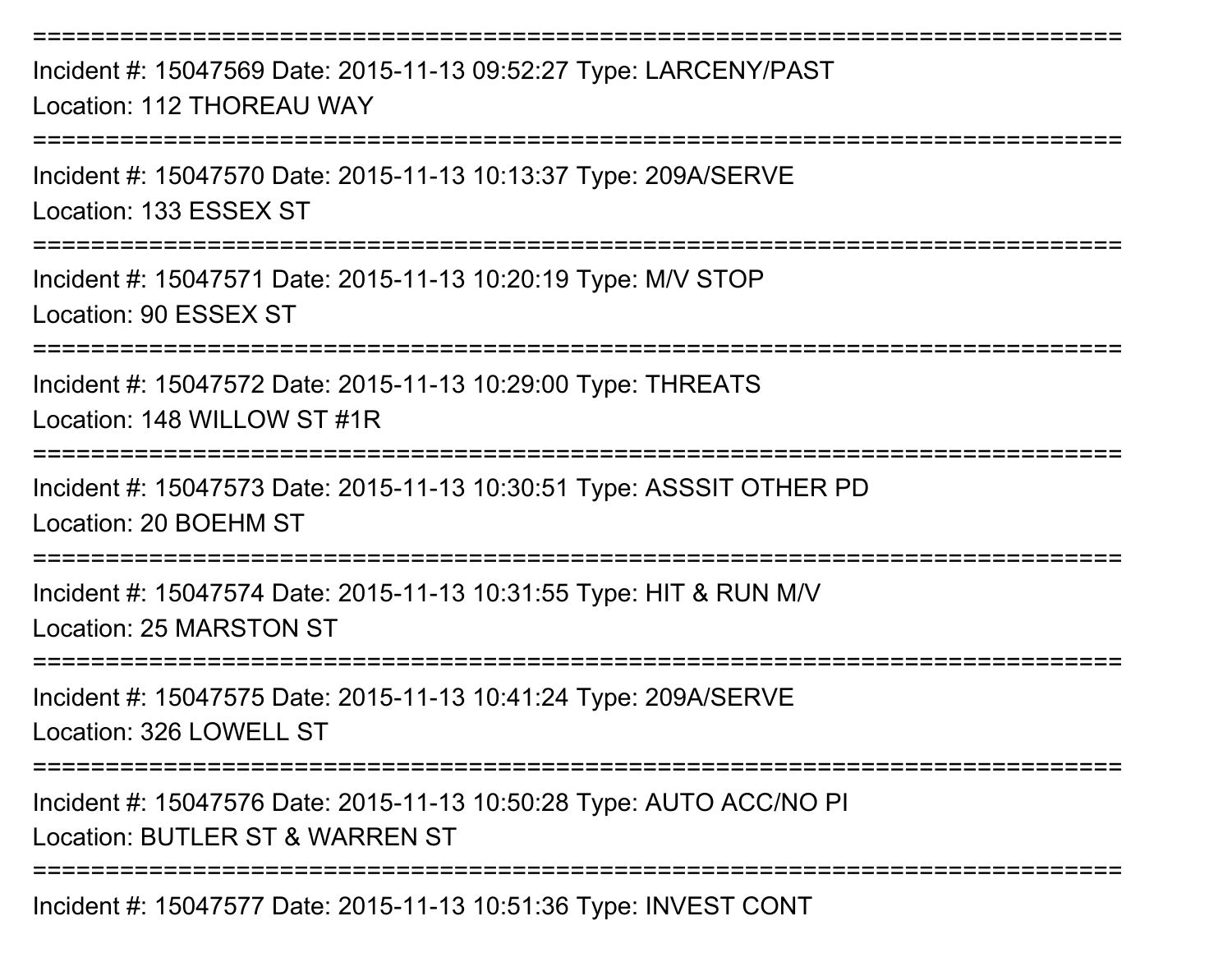===========================================================================

Incident #: 15047578 Date: 2015-11-13 11:15:21 Type: ALARM/BURGLocation: 6 BERKELEY ST FL 2ND

===========================================================================

Incident #: 15047579 Date: 2015-11-13 11:19:29 Type: DRUG VIOLocation: OLIVE AV

===========================================================================

Incident #: 15047580 Date: 2015-11-13 11:29:56 Type: M/V STOP

Location: 5 AVON ST

===========================================================================

Incident #: 15047581 Date: 2015-11-13 11:30:42 Type: GENERAL SERVLocation: 55 BOWDOIN ST

===========================================================================

Incident #: 15047582 Date: 2015-11-13 11:41:07 Type: SUS PERS/MVLocation: 77 BAILEY ST

===========================================================================

Incident #: 15047583 Date: 2015-11-13 11:49:29 Type: 209A/SERVELocation: 9 BERKELEY ST

**===================** 

Incident #: 15047584 Date: 2015-11-13 11:53:42 Type: WOMAN DOWN

Location: 1 BEACON AV #224

Incident #: 15047586 Date: 2015

==============================

Incident #: 15047585 Date: 2015-11-13 11:58:21 Type: MEDIC SUPPORTLocation: 10 MT AUBURN ST

===========================================================================

- *11 12 12 22 22* = LARCENY *D*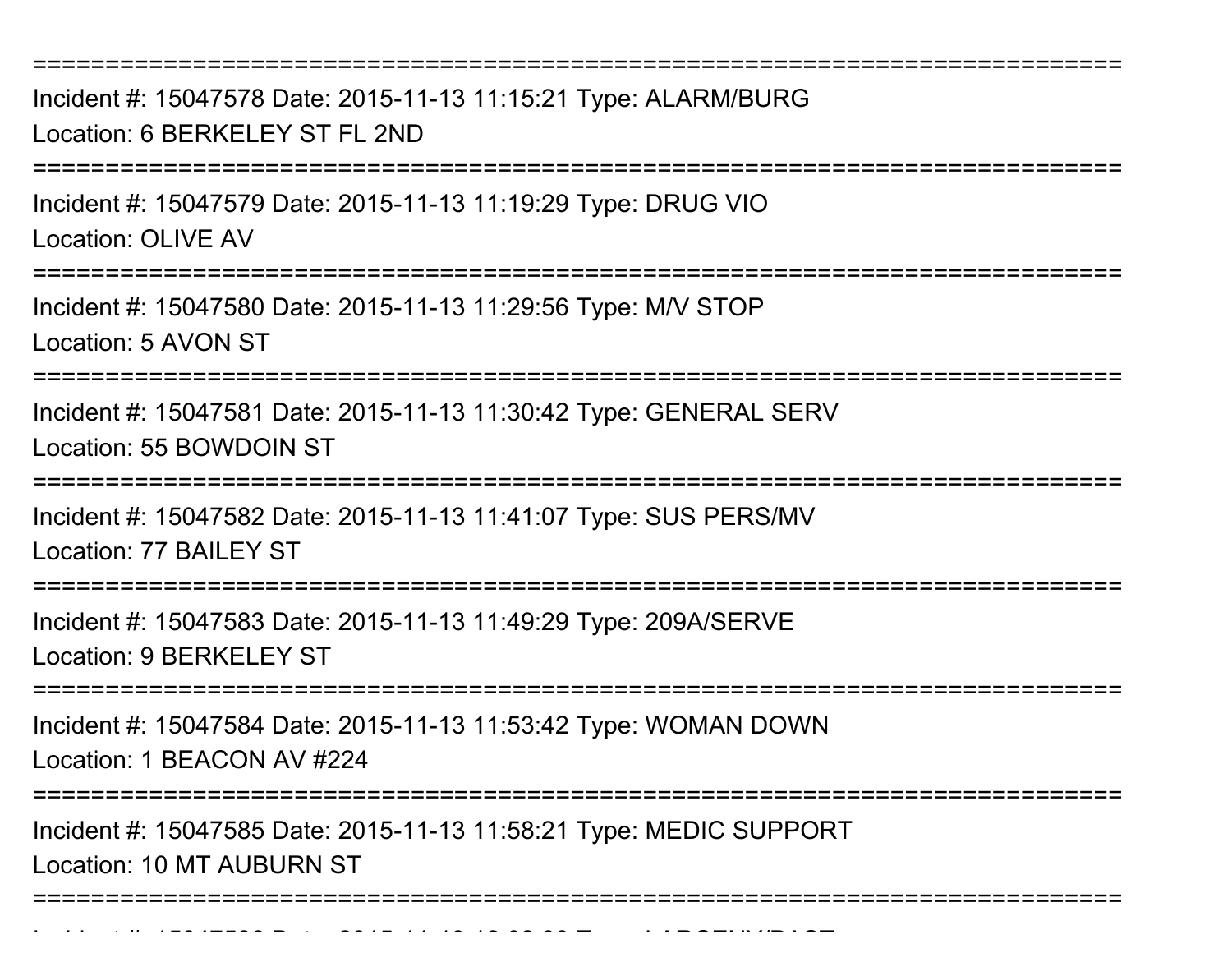## Location: 209 PROSPECT ST

Incident #: 15047587 Date: 2015-11-13 12:07:33 Type: M/V STOPLocation: 616 ESSEX ST

===========================================================================

===========================================================================

Incident #: 15047588 Date: 2015-11-13 12:21:05 Type: M/V STOPLocation: CANAL ST

===========================================================================

Incident #: 15047589 Date: 2015-11-13 12:24:36 Type: M/V STOPLocation: AMESBURY ST & COMMON ST

===========================================================================

Incident #: 15047590 Date: 2015-11-13 12:25:25 Type: DISTURBANCELocation: 87 DORCHESTER ST

===========================================================================

Incident #: 15047591 Date: 2015-11-13 12:30:27 Type: M/V STOPLocation: BEACON AV & DUCKETT AV

===========================================================================

Incident #: 15047592 Date: 2015-11-13 12:39:02 Type: KEEP PEACELocation: 279 PARK ST #6

====================

===========================================================================

Incident #: 15047593 Date: 2015-11-13 12:42:16 Type: CK WELL BEINGLocation: BRUCKMANS FEED / 179 S BROADWAY

Incident #: 15047594 Date: 2015-11-13 12:51:39 Type: 209A/SERVELocation: 64 NEWTON ST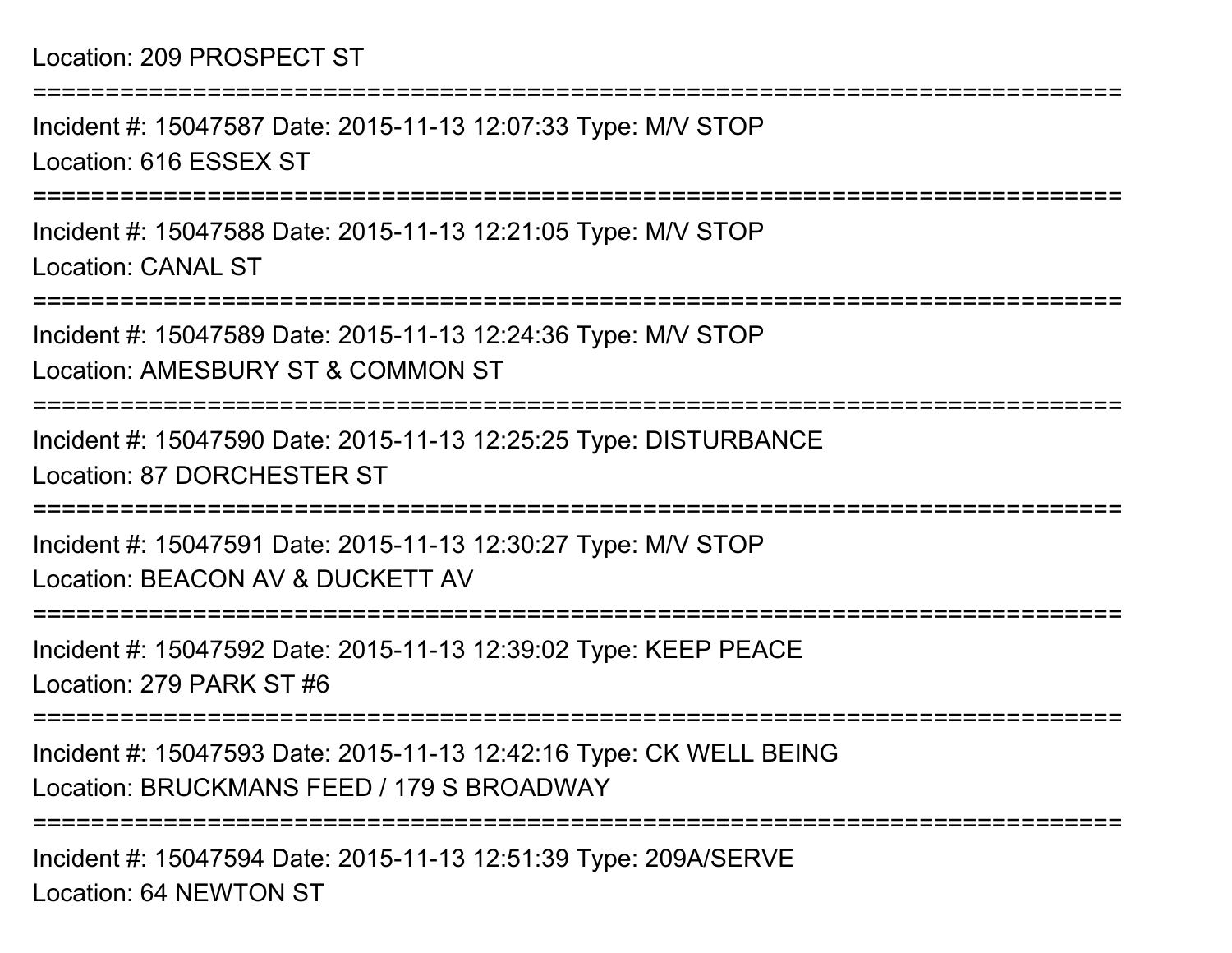## Incident #: 15047595 Date: 2015-11-13 12:55:29 Type: M/V STOPLocation: KINGSTON ST & S BROADWAY

```
===========================================================================Incident #: 15047597 Date: 2015-11-13 12:59:01 Type: MISSING PERSLocation: 233 HAVERHILL ST
  ===========================================================================Incident #: 15047596 Date: 2015-11-13 12:59:23 Type: MAN DOWNLocation: 2 LAWRENCE ST===========================================================================Incident #: 15047598 Date: 2015-11-13 13:17:41 Type: WARRANT SERVELocation: BROADWAY & HAVERHILL ST===========================================================================Incident #: 15047600 Date: 2015-11-13 13:34:39 Type: B&E/MV/PASTLocation: BROADWAY & LOWELL ST===========================================================================Incident #: 15047599 Date: 2015-11-13 13:35:05 Type: NEIGHBOR PROBLocation: 9 EASTON ST FL 2ND===========================================================================Incident #: 15047601 Date: 2015-11-13 13:37:21 Type: ANIMAL COMPLLocation: 558 HAMPSHIRE ST===========================================================================Incident #: 15047602 Date: 2015-11-13 13:42:08 Type: INVEST CONTLocation: SWAN ST & IN METHUEN
===========================================================================Incident #: 15047604 Date: 2015-11-13 13:44:44 Type: INVESTIGATION
```
 $L$ ocation:  $E \cap L$  CNINI CT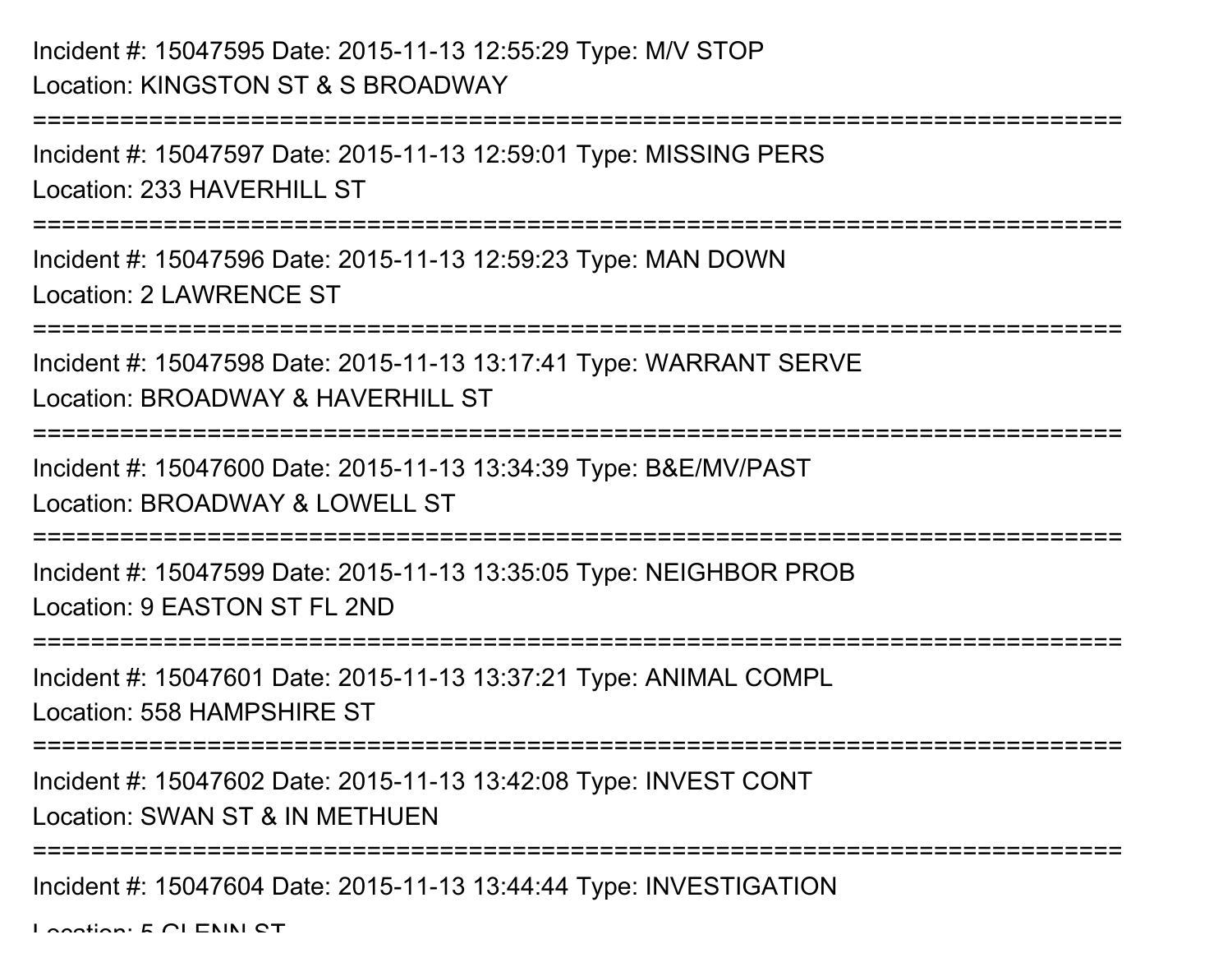===========================================================================Incident #: 15047603 Date: 2015-11-13 13:45:48 Type: SUS PERS/MVLocation: CENTRE ST & WALNUT ST===========================================================================Incident #: 15047605 Date: 2015-11-13 13:46:50 Type: MEDIC SUPPORTLocation: 353 ELM ST #207===========================================================================Incident #: 15047606 Date: 2015-11-13 13:51:19 Type: ALARMSLocation: 305 ESSEX ST===========================================================================Incident #: 15047607 Date: 2015-11-13 14:02:29 Type: MV/BLOCKINGLocation: 133 WATER ST===========================================================================Incident #: 15047608 Date: 2015-11-13 14:04:15 Type: GUN CALLLocation: NIGHTINGALE CT===========================================================================Incident #: 15047609 Date: 2015-11-13 14:08:49 Type: DRUG VIOLocation: 77 S UNION ST===========================================================================Incident #: 15047610 Date: 2015-11-13 14:15:56 Type: UNWANTEDGUESTLocation: 143 WILLOW ST===========================================================================Incident #: 15047611 Date: 2015-11-13 14:18:16 Type: HIT & RUN M/VLocation: BUTLER ST & WARREN ST ===========================================================================

Incident #: 15047612 Date: 2015-11-13 14:18:43 Type: AUTO ACC/NO PI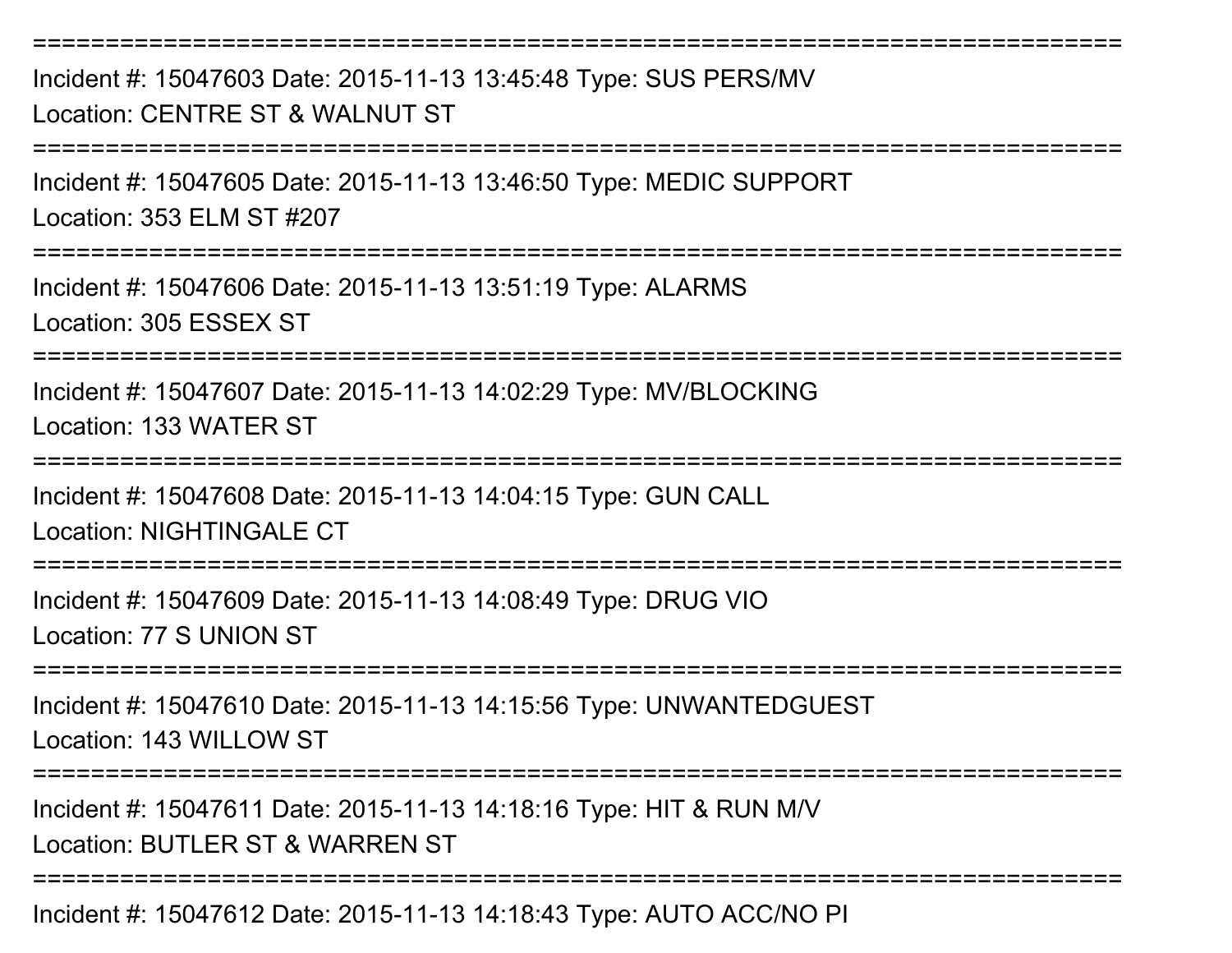Location: 117 BUNKERHILL ST===========================================================================Incident #: 15047613 Date: 2015-11-13 14:31:12 Type: DISTURBANCELocation: ESSEX ST & LAWRENCE ST===========================================================================Incident #: 15047614 Date: 2015-11-13 14:43:46 Type: UNWANTEDGUESTLocation: 143 WILLOW ST===========================================================================Incident #: 15047615 Date: 2015-11-13 14:46:50 Type: THREATSLocation: 9 EASTON ST FL 3===========================================================================Incident #: 15047616 Date: 2015-11-13 14:55:22 Type: MISSING PERSLocation: 53 CAMBRIDGE ST===========================================================================Incident #: 15047617 Date: 2015-11-13 15:06:37 Type: TOW OF M/VLocation: APPLETON ST & METHUEN ST===========================================================================Incident #: 15047618 Date: 2015-11-13 15:17:41 Type: ROBBERY ARMEDLocation: 26 KENDALL ST ===========================================================================Incident #: 15047619 Date: 2015-11-13 15:29:09 Type: LARCENY/PASTLocation: 59 DORCHESTER ST===========================================================================Incident #: 15047620 Date: 2015-11-13 15:51:47 Type: ALARMSLocation: 151 FERRY ST

===========================================================================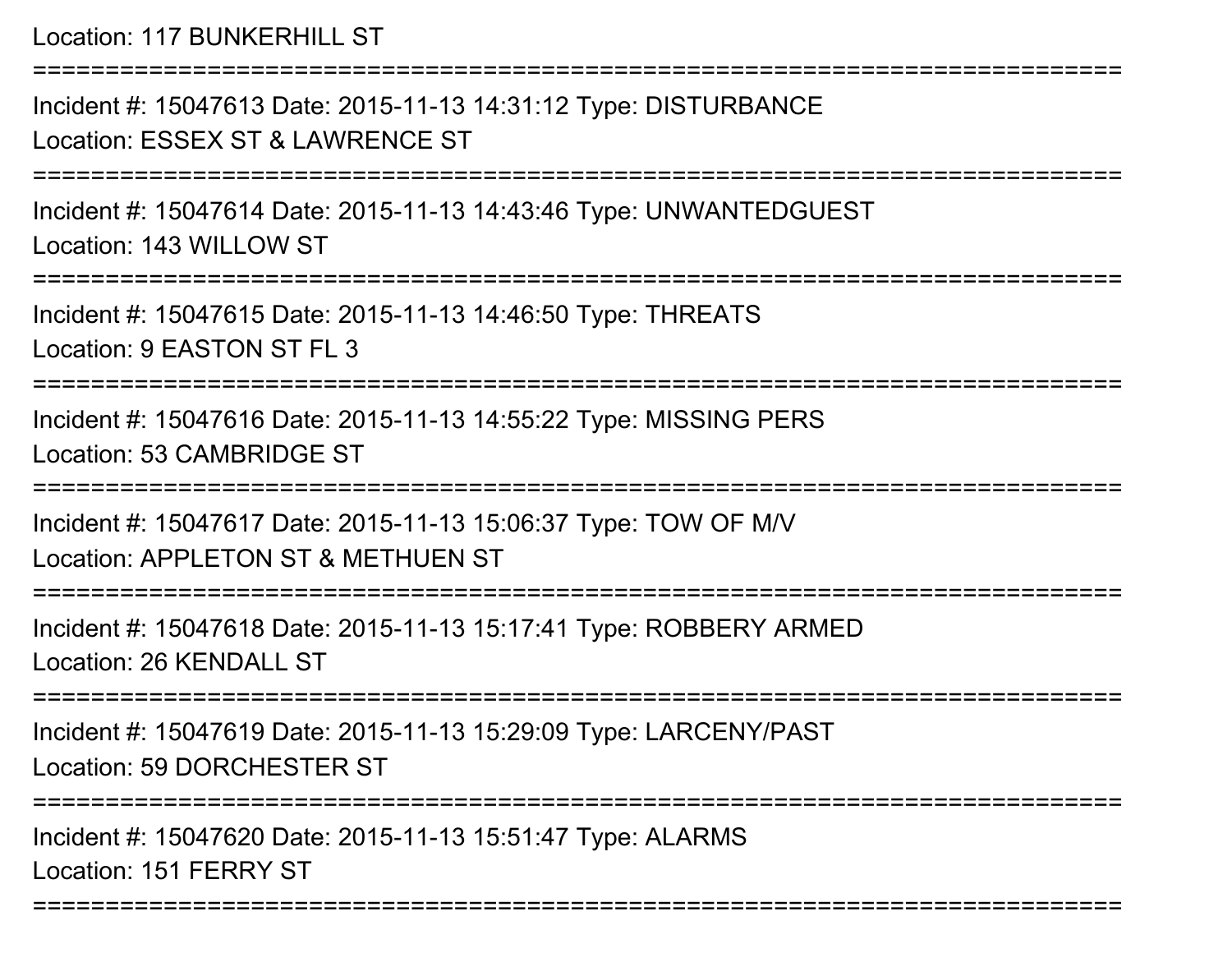Incident #: 15047622 Date: 2015-11-13 16:12:44 Type: DISTURBANCELocation: 172 LAWRENCE ST

===========================================================================

===========================================================================

Incident #: 15047623 Date: 2015-11-13 16:14:35 Type: ANIMAL COMPLLocation: 166 PARKER ST

===========================================================================

Incident #: 15047624 Date: 2015-11-13 16:19:21 Type: SUS PERS/MVLocation: 50 WINTHROP AV

===========================================================================

Incident #: 15047625 Date: 2015-11-13 16:20:52 Type: TOW OF M/VLocation: MERRIMACK VALLEY CREDIT UNION / 500 MERRIMACK ST

===========================================================================

Incident #: 15047626 Date: 2015-11-13 16:21:27 Type: DISORDERLYLocation: 19 LORING ST

===========================================================================

Incident #: 15047627 Date: 2015-11-13 16:39:26 Type: MAL DAMAGELocation: 30 FITZ ST

===========================================================================

Incident #: 15047628 Date: 2015-11-13 16:40:38 Type: CK WELL BEINGLocation: 40 CHESTER ST

===========================================================================

Incident #: 15047629 Date: 2015-11-13 17:21:03 Type: AUTO ACC/PILocation: 500 MERRIMACK ST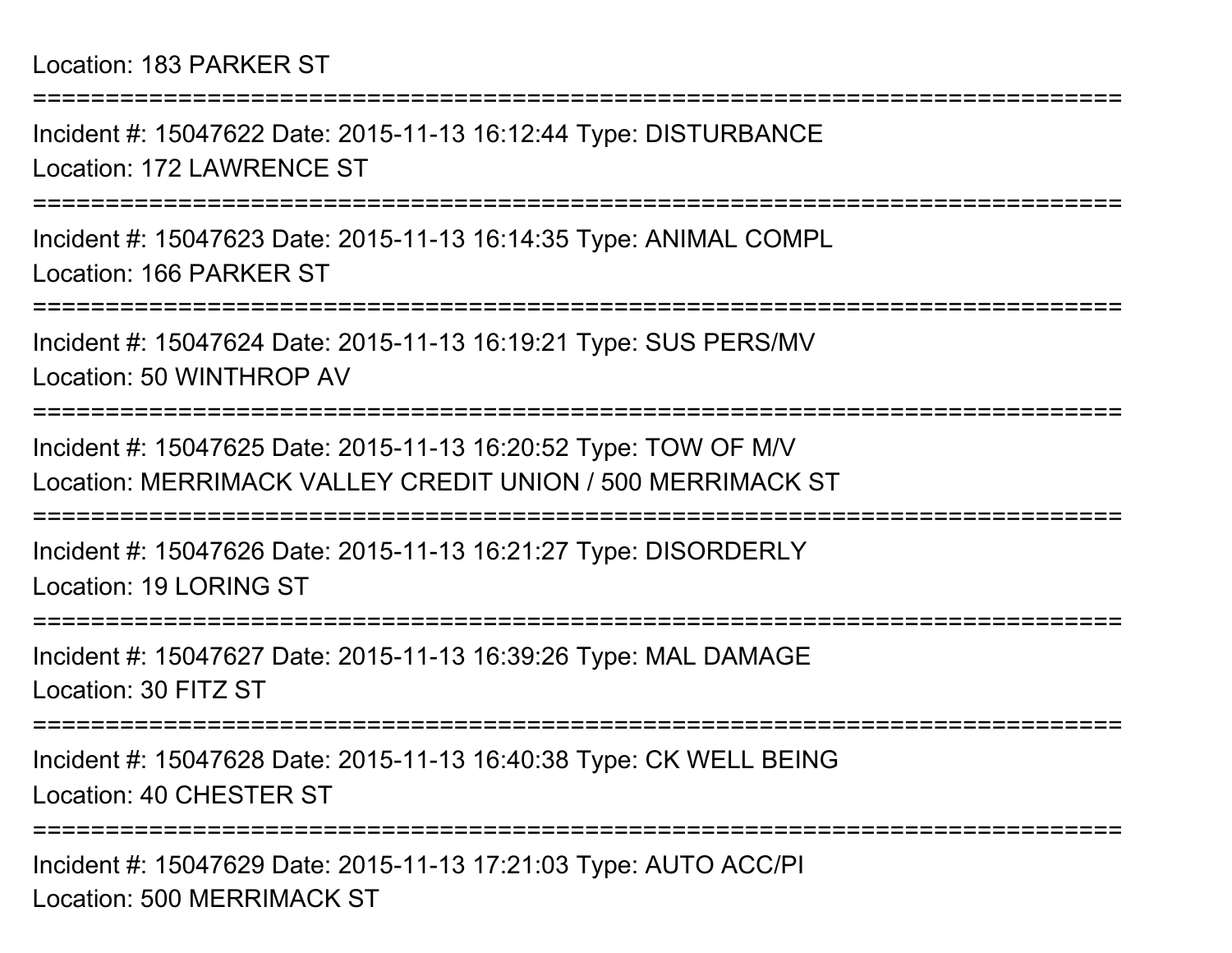Incident #: 15047630 Date: 2015-11-13 17:37:31 Type: ALARM/BURGLocation: GLENN STREET PROP MGMT / 92 GLENN ST #A

```

===========================================================================Incident #: 15047631 Date: 2015-11-13 17:38:37 Type: M/V STOPLocation: GRAFTON ST & WINTHROP AV===========================================================================Incident #: 15047632 Date: 2015-11-13 17:40:40 Type: M/V STOPLocation: BROADWAY & CROSS ST=========================
Incident #: 15047633 Date: 2015-11-13 17:47:38 Type: M/V STOPLocation: AMESBURY ST & CANAL ST===========================================================================Incident #: 15047634 Date: 2015-11-13 17:50:17 Type: M/V STOPLocation: COMMON ST & FRANKLIN ST
===========================================================================Incident #: 15047635 Date: 2015-11-13 17:58:13 Type: M/V STOPLocation: 21 BENNINGTON ST===========================================================================Incident #: 15047636 Date: 2015-11-13 17:59:20 Type: SELECTIVE ENFLocation: SOUTH ST===========================================================================Incident #: 15047637 Date: 2015-11-13 18:03:34 Type: MEDIC SUPPORTLocation: YMCA / 40 LAWRENCE ST #439===========================================================================Incident #: 15047638 Date: 2015-11-13 18:06:23 Type: ALARM/BURG
```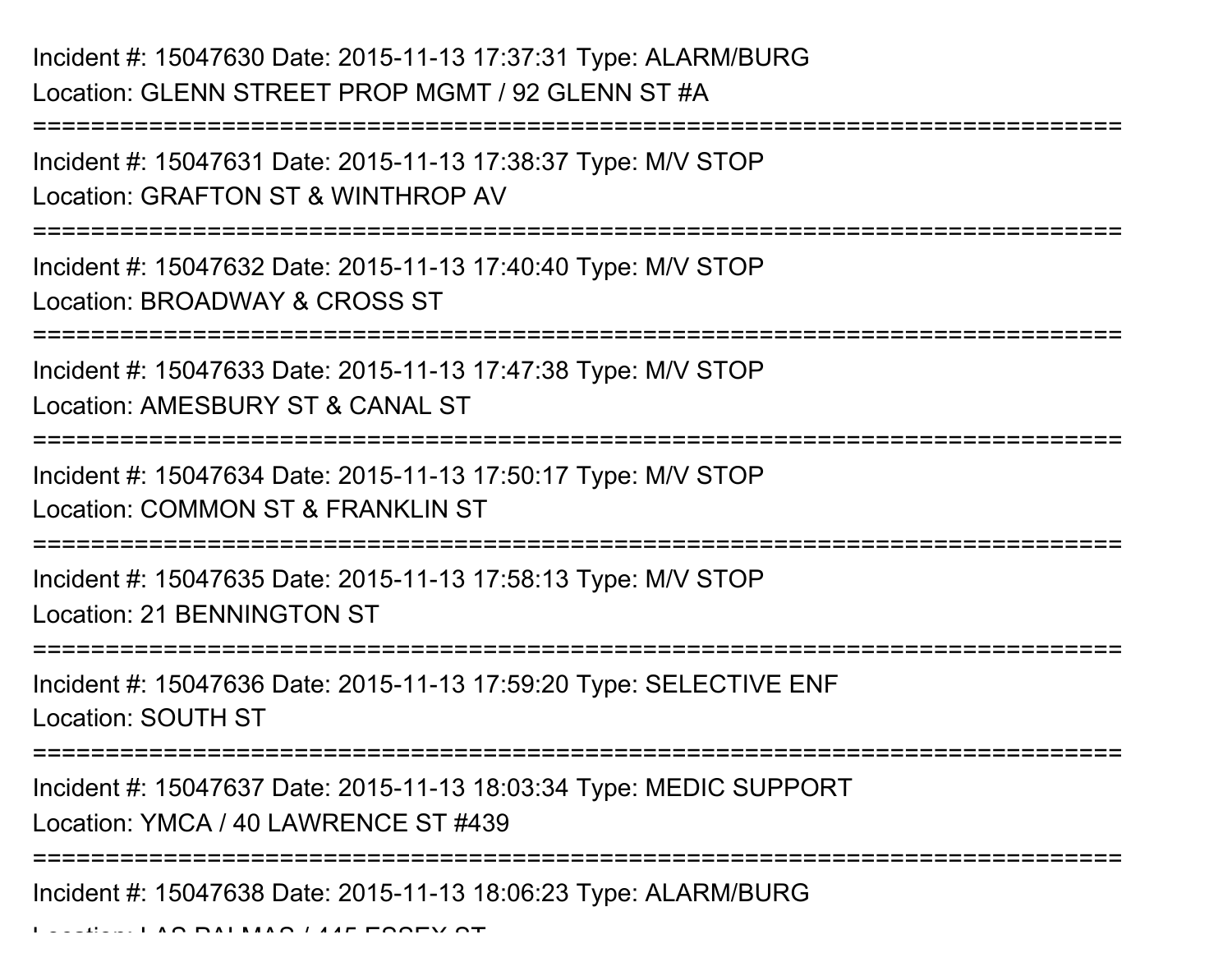===========================================================================Incident #: 15047639 Date: 2015-11-13 18:15:32 Type: M/V STOPLocation: 205 BROADWAY ===========================================================================Incident #: 15047640 Date: 2015-11-13 18:20:08 Type: LOST PROPERTYLocation: 51 DRACUT ST===========================================================================Incident #: 15047641 Date: 2015-11-13 18:20:43 Type: ALARM/BURGLocation: MELO RESIDENCE / 16 BROOKFIELD ST===========================================================================

Incident #: 15047642 Date: 2015-11-13 18:34:18 Type: M/V STOPLocation: 90 WINTHROP AV

=======================

Incident #: 15047643 Date: 2015-11-13 18:42:29 Type: ASSSIT OTHER PDLocation: 61 BRADFORD ST

======================

Incident #: 15047644 Date: 2015-11-13 18:51:06 Type: SHOPLIFTINGLocation: MARKET BASKET / 700 ESSEX ST

===========================================================================

Incident #: 15047645 Date: 2015-11-13 18:52:57 Type: MEDIC SUPPORTLocation: 53 BRADFORD ST #1

===========================================================================

===========================================================================

Incident #: 15047646 Date: 2015-11-13 18:55:04 Type: M/V STOP

Location: BRADFORD ST & BROADWAY

Incident #: 15017617 Date: 2015 11 12 10:50:10 Tune: MAI CTOD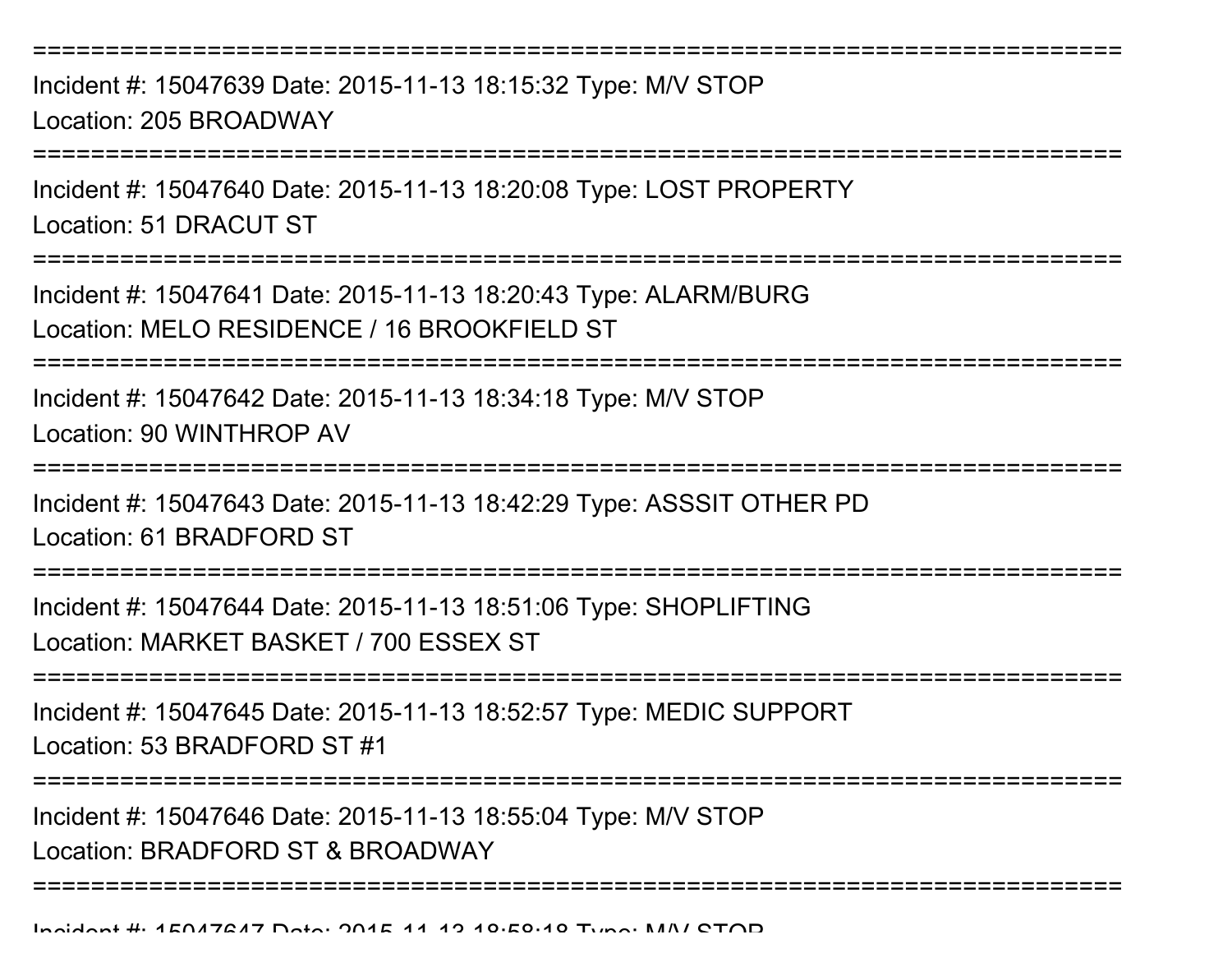===========================================================================Incident #: 15047648 Date: 2015-11-13 19:01:58 Type: CK WELL BEINGLocation: 6 INMAN ST #17===========================================================================Incident #: 15047649 Date: 2015-11-13 19:09:01 Type: ALARM/BURGLocation: 60 ALLEN ST===========================================================================Incident #: 15047650 Date: 2015-11-13 19:11:32 Type: M/V STOPLocation: 188 BROADWAY===========================================================================Incident #: 15047651 Date: 2015-11-13 19:17:03 Type: MEDIC SUPPORTLocation: 77 HAWLEY ST===========================================================================Incident #: 15047652 Date: 2015-11-13 19:21:05 Type: DOMESTIC/PROGLocation: 9 SUMMER ST #709S===========================================================================Incident #: 15047653 Date: 2015-11-13 19:33:35 Type: ALARM/BURGLocation: CRUZ RESIDENCE / 348 HAVERHILL ST #8 ===========================================================================Incident #: 15047654 Date: 2015-11-13 19:35:45 Type: CK WELL BEINGLocation: 35 NESMITH ST===========================================================================Incident #: 15047655 Date: 2015-11-13 19:38:20 Type: ASSSIT OTHER PDLocation: 20 DAISY ST

===========================================================================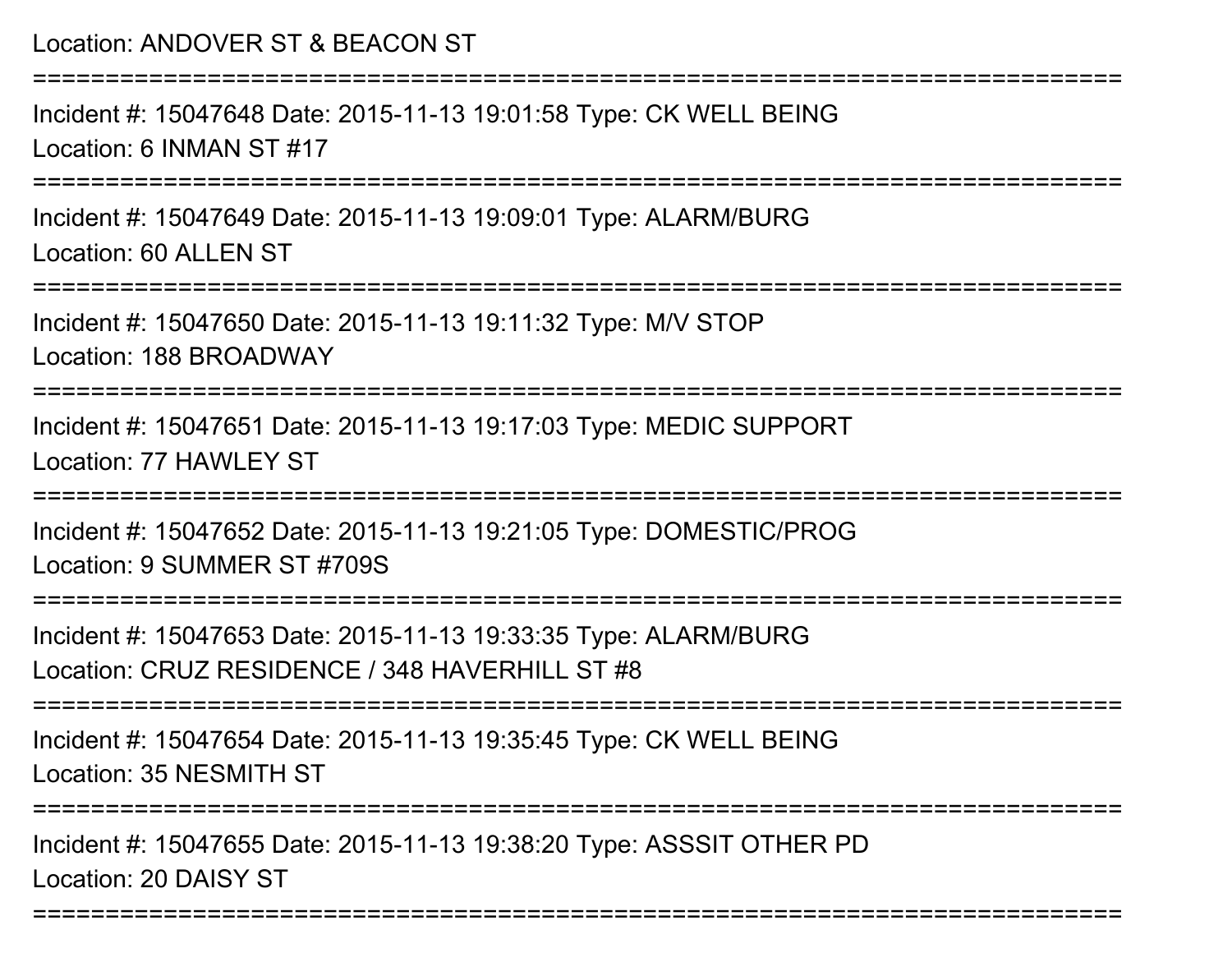Incident #: 15047656 Date: 2015-11-13 19:40:43 Type: SUICIDE ATTEMPTLocation: DUNKIN DONUTS / 581 ANDOVER ST

Incident #: 15047657 Date: 2015-11-13 20:29:36 Type: MEDIC SUPPORTLocation: POST OFFICE / 431 COMMON ST

===========================================================================

===========================================================================

Incident #: 15047658 Date: 2015-11-13 20:40:39 Type: MEDIC SUPPORTLocation: 359 ELM ST #809

===========================================================================

Incident #: 15047659 Date: 2015-11-13 20:43:23 Type: MV/BLOCKING

Location: 8 F HAVERHILL ST

============================

Incident #: 15047660 Date: 2015-11-13 20:57:26 Type: AUTO ACC/PILocation: 253 S UNION ST

===========================================================================

Incident #: 15047661 Date: 2015-11-13 21:00:45 Type: UNKNOWN PROBLocation: 11 DAISY ST FL 3

===========================================================================

Incident #: 15047662 Date: 2015-11-13 21:08:21 Type: M/V STOP

Location: SOUTH ST & WEDGEWOOD RD

===========================================================================

Incident #: 15047663 Date: 2015-11-13 21:09:01 Type: M/V STOPLocation: SOUTH ST & WEDGEWOOD RD

===========================================================================

Incident #: 15047664 Date: 2015-11-13 21:09:37 Type: M/V STOPLocation: SOUTH ST & WEDGEWOOD RD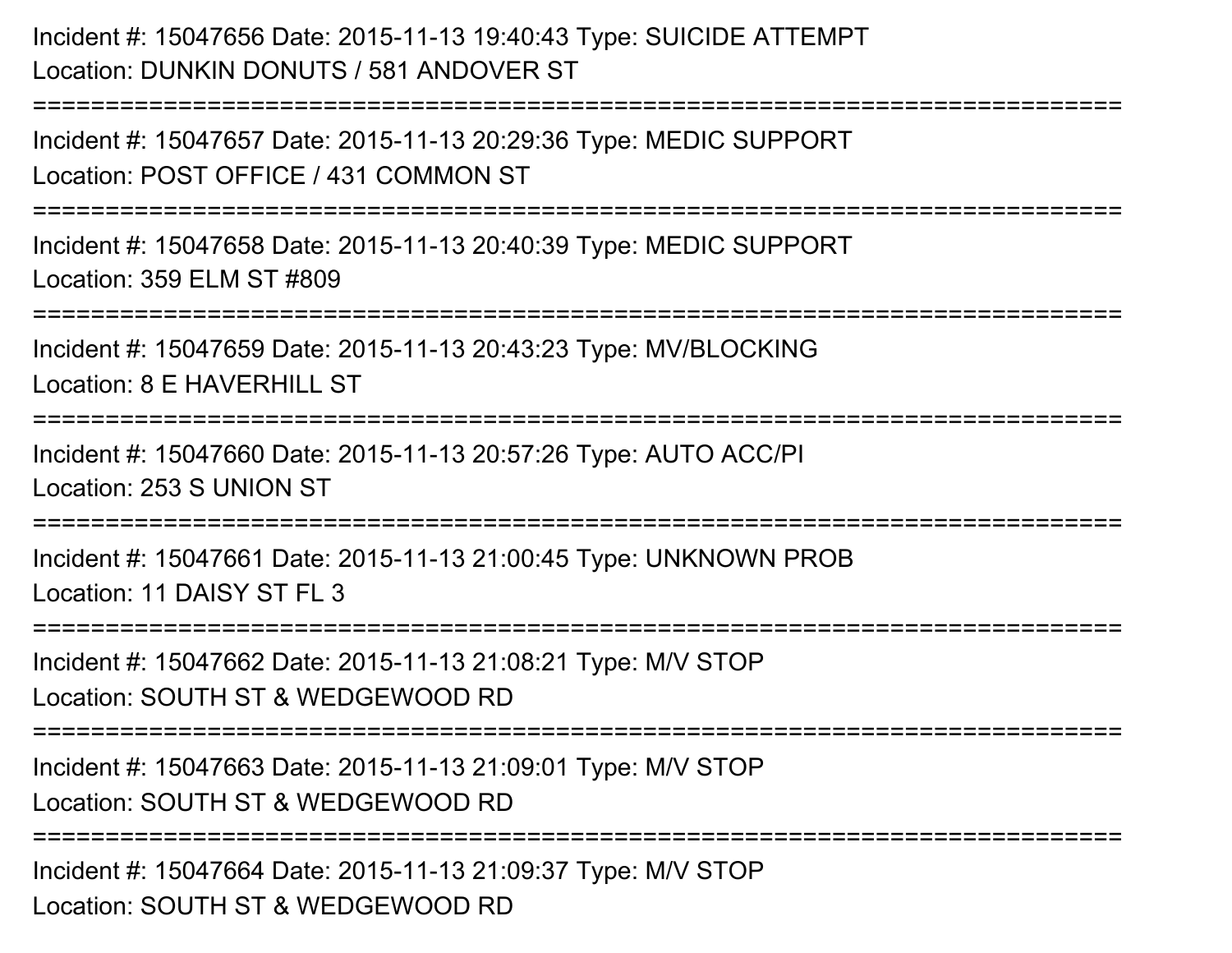```
===========================================================================Incident #: 15047666 Date: 2015-11-13 21:11:11 Type: M/V STOPLocation: SOUTH ST & WEDGEWOOD RD===========================================================================Incident #: 15047667 Date: 2015-11-13 21:11:44 Type: M/V STOPLocation: SOUTH ST & WEDGEWOOD RD===========================================================================Incident #: 15047668 Date: 2015-11-13 21:12:16 Type: M/V STOPLocation: SOUTH ST & WEDGEWOOD RD===========================================================================Incident #: 15047669 Date: 2015-11-13 21:13:04 Type: M/V STOPLocation: SOUTH ST & WEDGEWOOD RD
===========================================================================Incident #: 15047670 Date: 2015-11-13 21:13:44 Type: M/V STOPLocation: SOUTH ST & WEDGEWOOD RD
===========================================================================Incident #: 15047671 Date: 2015-11-13 21:14:13 Type: M/V STOPLocation: SOUTH ST & WEDGEWOOD RD
===========================================================================Incident #: 15047672 Date: 2015-11-13 21:14:48 Type: M/V STOPLocation: SOUTH ST & WEDGEWOOD RD
===========================================================================Incident #: 15047673 Date: 2015-11-13 21:15:15 Type: M/V STOPLocation: SOUTH ST & WEDGEWOOD RD
```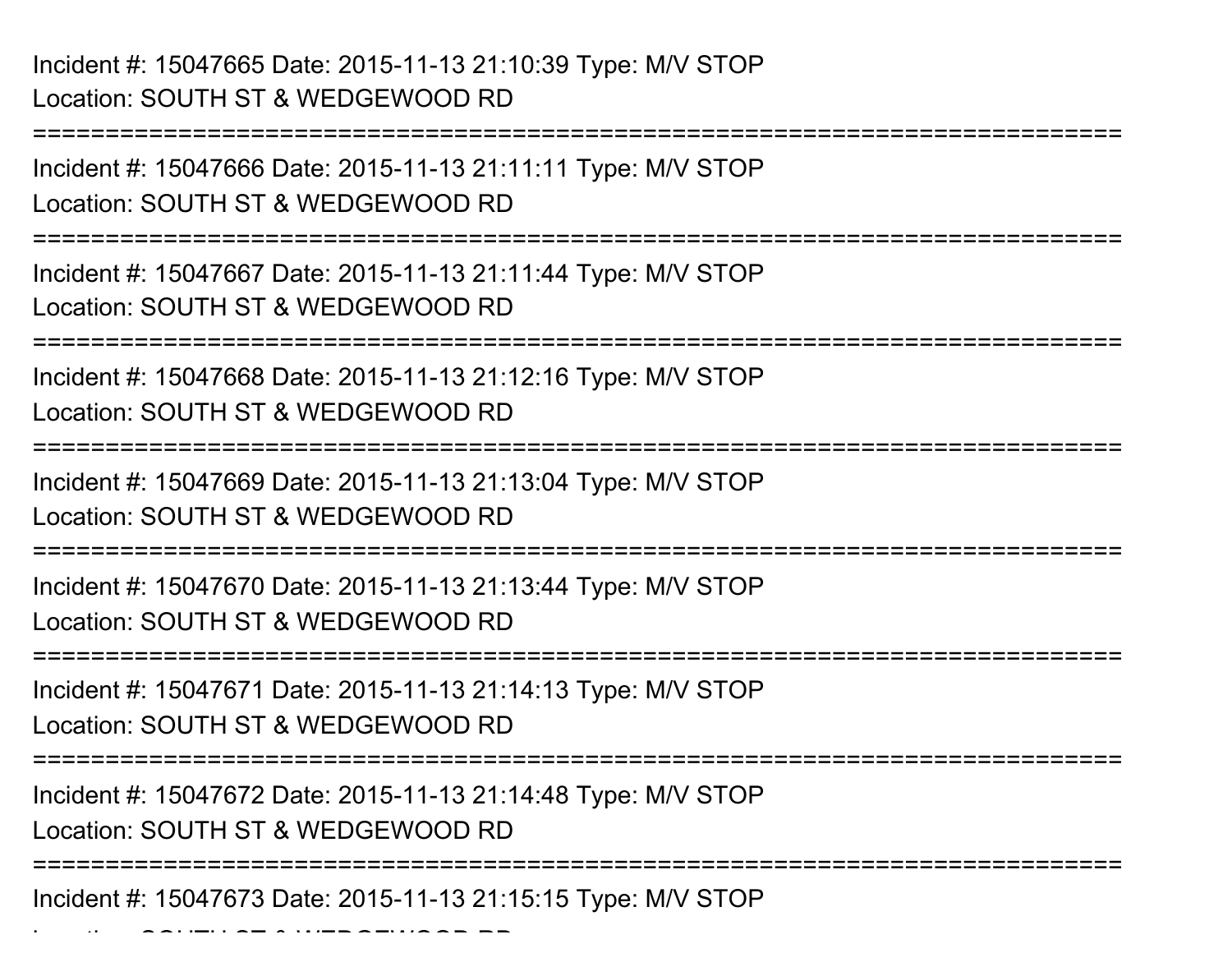===========================================================================Incident #: 15047674 Date: 2015-11-13 21:15:44 Type: M/V STOPLocation: SOUTH ST & WEDGEWOOD RD===========================================================================Incident #: 15047675 Date: 2015-11-13 21:21:42 Type: MEDIC SUPPORTLocation: 35 COMMON ST #G32================= Incident #: 15047676 Date: 2015-11-13 21:45:39 Type: M/V STOPLocation: MANCHESTER ST & WEST ST===========================================================================Incident #: 15047677 Date: 2015-11-13 21:55:45 Type: 209A/VIOLATIONLocation: 80 BAILEY ST FL 1===========================================================================Incident #: 15047678 Date: 2015-11-13 21:59:11 Type: SHOTS FIREDLocation: 34 BUSWELL ST FL 2===========================================================================Incident #: 15047679 Date: 2015-11-13 22:01:13 Type: HIT & RUN M/VLocation: AMES ST & RIVERSIDE DR ===========================================================================Incident #: 15047680 Date: 2015-11-13 22:16:11 Type: UNWANTEDGUESTLocation: 572 ESSEX ST============== Incident #: 15047681 Date: 2015-11-13 22:28:46 Type: M/V STOPLocation: BROADWAY & CROSS ST===========================================================================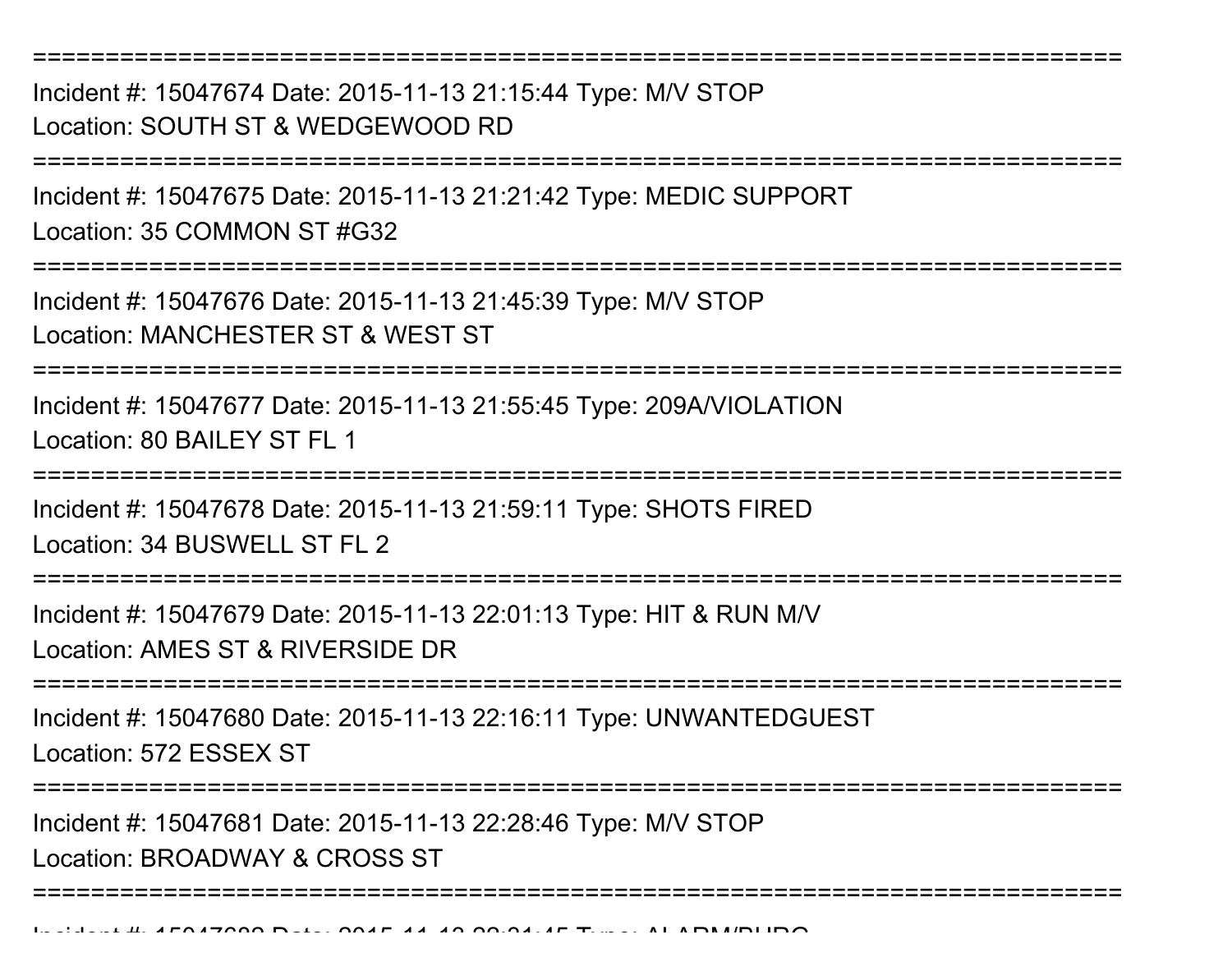Location: LAWRENCE HIGH / 70 N PARISH RD

===========================================================================Incident #: 15047683 Date: 2015-11-13 22:33:12 Type: DK (DRUNK)

Location: BROADWAY MINI MART / 9 BROADWAY

===========================================================================

Incident #: 15047684 Date: 2015-11-13 22:34:12 Type: ALARM/BURGLocation: HERNANDEZ RESIDENCE / 362 S BROADWAY #1 FL FRONT

===========================================================================

Incident #: 15047685 Date: 2015-11-13 22:45:35 Type: M/V STOPLocation: MELROSE ST & WATER ST

===========================================================================

Incident #: 15047686 Date: 2015-11-13 22:56:26 Type: FIRELocation: 24-26 INMAN ST

===========================================================================

Incident #: 15047687 Date: 2015-11-13 23:03:19 Type: M/V STOPLocation: ESSEX ST & WINTER ST

===========================================================================

Incident #: 15047688 Date: 2015-11-13 23:03:49 Type: MISSING PERSLocation: 80 MELVIN ST

===========================================================================

Incident #: 15047689 Date: 2015-11-13 23:16:50 Type: M/V STOP

Location: ESSEX ST & MILL ST

=================

===========================================================================

Incident #: 15047690 Date: 2015-11-13 23:23:20 Type: M/V STOPLocation: BROOK ST